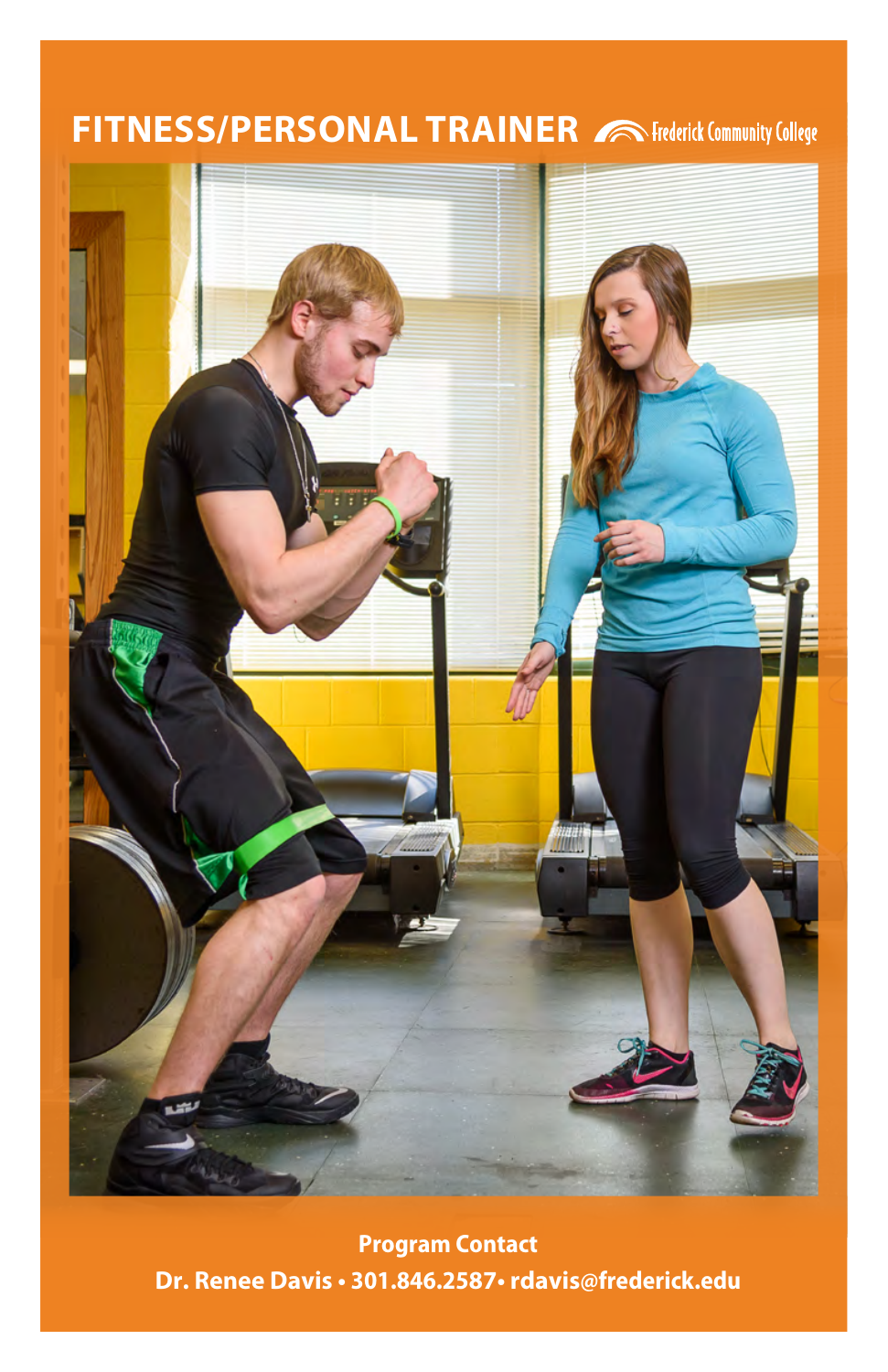# **Fitness/ Personal Trainer**

*Personal Trainers work in fitness centers and gyms conducting a variety of classes, from weight training to spinning to targeted areas, such as abdominal muscles. Personal Trainers work with diverse individuals to assess their fitness levels and establish training goals and personal programs for each client.* 

### **The Program**

The Fitness/Personal Trainer Certificate is available through Frederick Community College's Physical Education Program. Classes will prepare students for a career as a personal trainer, one who is qualified to physically train different groups or individuals to improve their fitness level. Certification testing is available through the National Academy of Sports Medicine (NASM) upon completion of the certification training.

The NASM certification program includes a specified curriculum and requires an internship, as well as passing the certification exam. The FCC/NASM curriculum includes classes in biology, anatomy and physiology, and introduction to business, as well as the physical education courses Fitness for Living, Methods of Fitness and Conditioning, Methods of Weight Training, and Essentials of Personal Training with lab.

Students who achieve the Fitness/Personal Trainer certificate have a strong foundation for further coursework in physical education related fields. This certificate can be used to meet the elective requirements of FCC's Associate of Arts degree in general studies.

#### **Program Objectives**

- Knowledge of anatomy and physiology and basic kinesiology
- Ability to apply the principles of training
- Understanding of how to work with diverse populations
- Ability to assess fitness levels and design individual fitness programs
- Ability to work with clients to further their fitness levels

### **Skills Needed**

- Ability to work independently and with clients and co-workers
- Ability to communicate effectively
- Knowledge of anatomy and physiology, and kinesiology
- Ability to complete required paperwork
- Ability to maintain professional standards and abide by the NASM code of Ethics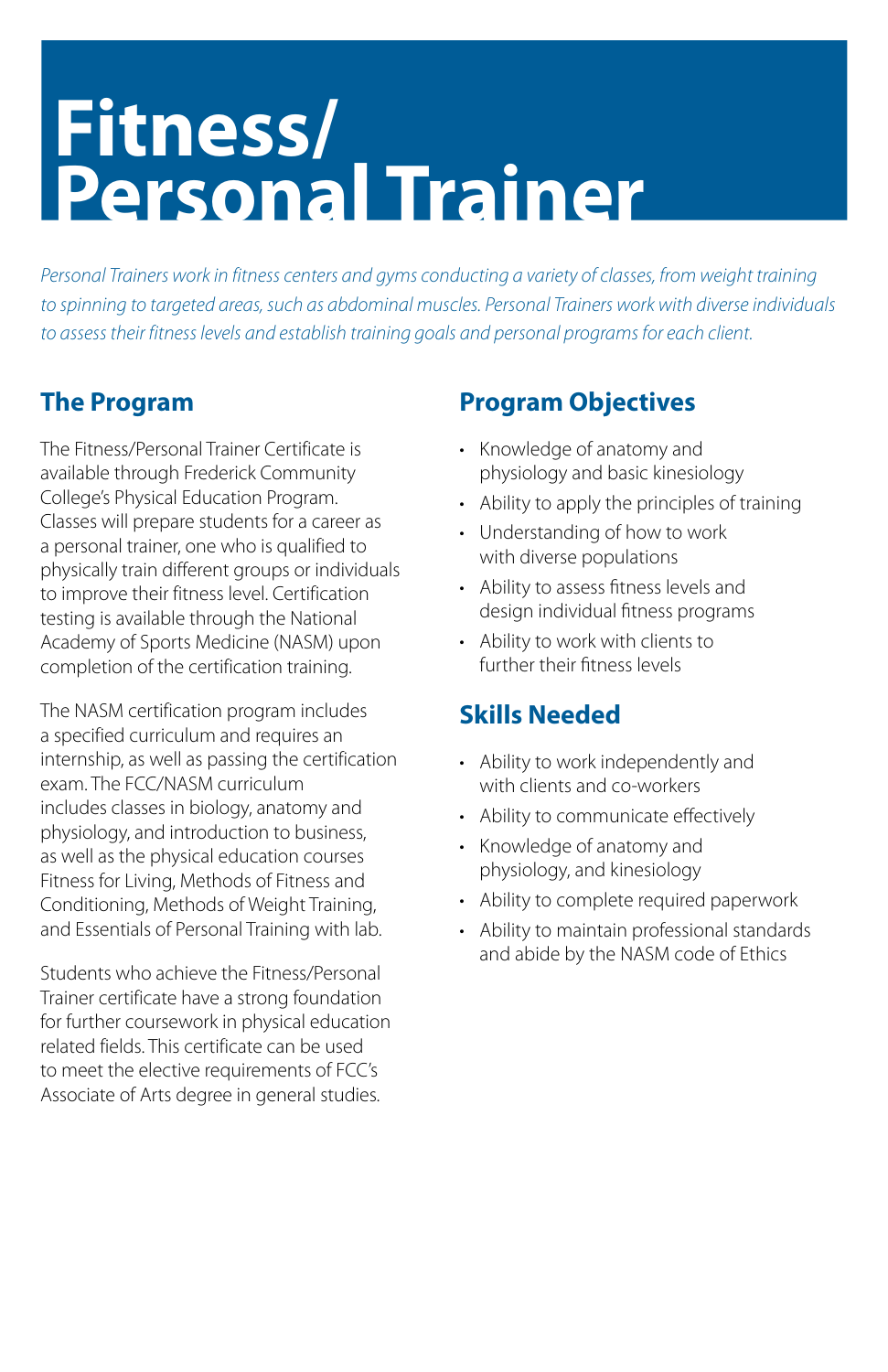

#### **Growth Potential**

The Fitness/Personal Trainer Certificate allows students to enter the workforce directly after earning the certificate. According to the U.S. Bureau of Labor Statistics, employment of fitness trainers and instructors is projected to grow 8 percent from 2014 to 2024, about as fast as the average for all occupations. As businesses, government, and insurance organizations continue to recognize the benefits of health and fitness programs for their employees, incentives to join gyms or other types of health clubs are expected to increase the need for fitness trainers and instructors. *(Source: Bureau of Labor Statistics, U.S. Department of Labor, Occupational Outlook Handbook, 2016-17 Edition, Fitness Trainers and Instructors)*

### **Faculty**

Jan Sholes: Program Manager and Professor, Health and Wellness. Other instructors for the program will include NASM certified Personal Trainers as well as specialists in the areas of Nutrition, Fitness, and Wellness.

#### **Financial Assistance**

FCC participates in federal, state and local financial aid programs. Students are encouraged to apply for financial aid, and for scholarships offered by the College and community. Financial aid applications are available in the Financial Aid Office, J301, or online at www.fafsa.ed.gov. The scholarship application is available at www.frederick.edu.

Frederick Community College prohibits discrimination against any person on the basis of age, ancestry, citizenship status, color, creed, ethnicity, gender identity and expression, genetic information, marital status, mental or physical disability, national origin, race, religious affiliation, sex, sexual orientation, or veteran status in its activities, admissions, educational programs, and employment. Frederick Community College makes every effort to accommodate individuals with disabilities for Collegesponsored events and programs. If you have accommodation needs or questions, please call 301.846.2408. To request a sign language interpreter, please visit http://fcc-interpreting.genbook.com. If you have interpreting related questions, please email Interpreting@frederick.edu. Sign language interpreters will not be automatically provided for College-sponsored events without a request for services. To guarantee accommodations, requests must be made at least five workdays in advance of a scheduled event. If your request pertains to accessible transportation for a College-sponsored trip, please submit your request at least 21 calendar days in advance. Requests made less than 21 calendar days in advance may not be able to be guaranteed.

**For more information on Fitness/Personal Trainer:**

**Contact Dr. Renee Davis at 301.846.2587 or email [rdavis@frederick.edu](mailto:rdavis@frederick.edu)**